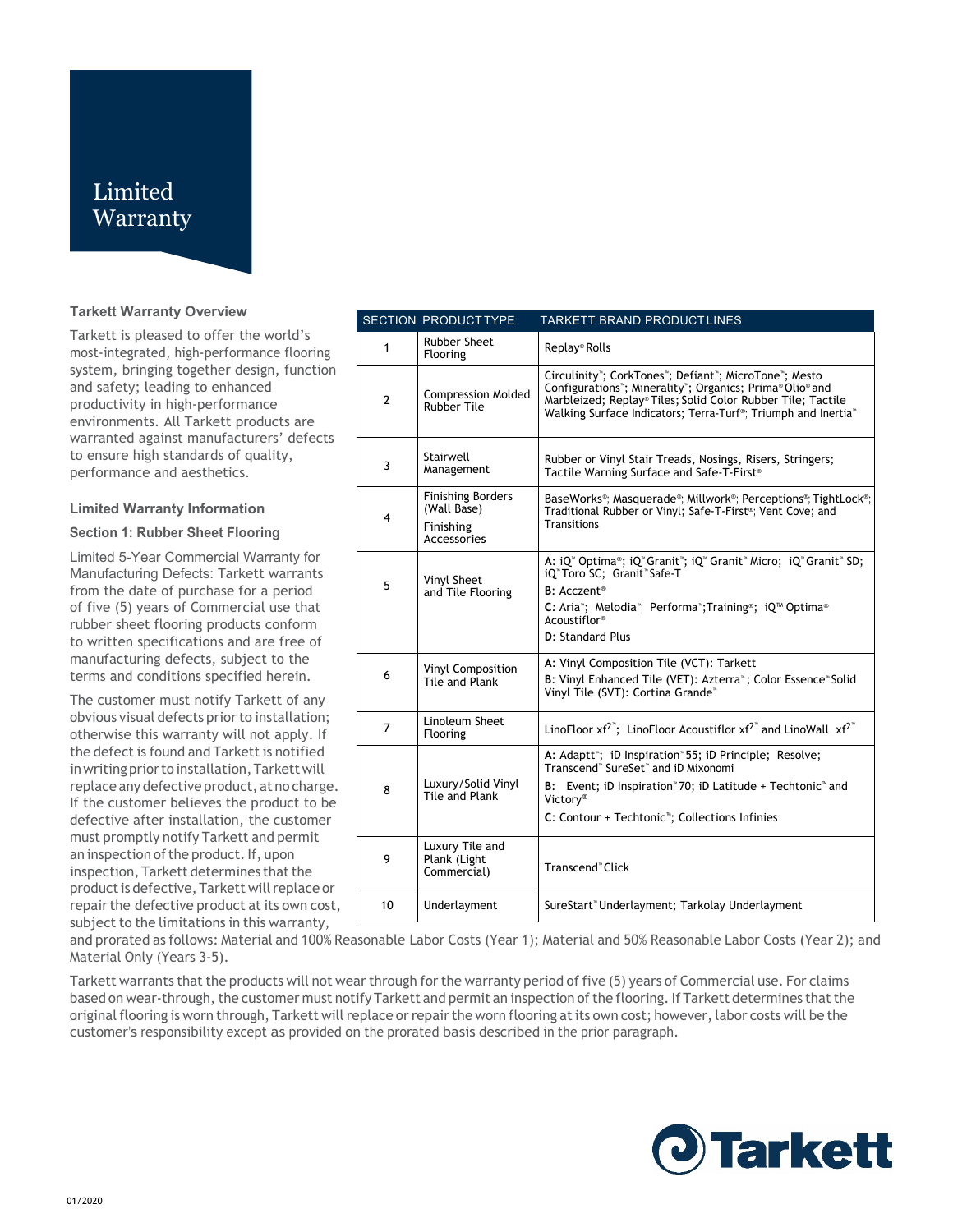## **Section 2: Compression Molded Rubber Tile**

Limited 5-Year Commercial Warranty for Manufacturing Defects: Tarkett warrants from the date of purchase for a period of five (5) years of Commercial use that molded rubber tile flooring products conform to written specifications and are free of manufacturing defects, subject to the terms and conditions specified herein.

The customer must notify Tarkett of any obvious visual defects prior to installation; otherwise this warranty will not apply. If the defect is found and Tarkett is notified in writing prior to installation, Tarkett will replace any defective product, at no charge. If the customer believes the product to be defective after installation, the customer must promptly notify Tarkett and permit an inspection of the product. If, upon inspection, Tarkett determines that the product is defective, Tarkett will replace or repair the defective product at its own cost, subject to the limitations in this warranty, and prorated as follows: Material and 100% Reasonable Labor Costs (Year 1); Material and 50% Reasonable Labor Costs (Year 2); and Material Only (Years 3-5).

Tarkett warrants that the products will not wear through for the warranty period of five (5) years of Commercial use. For claims based on wear-through, the customer must notify Tarkett and permit an inspection of the flooring. If Tarkett determines that the original flooring is worn through, Tarkett will replace or repair the worn flooring at its own cost; however, labor costs will be the customer's responsibility except as provided on the prorated basis described in the prior paragraph.

# **Section 3: Rubber or Vinyl Stair Treads**

Limited 5-Year Commercial Warranty for Manufacturing Defects: Tarkett warrants from the date of purchase for a period of five (5) years of Commercial use that rubber or vinyl stair tread products conform to written specifications and are free of manufacturing defects, subject to the terms and conditions specified herein.

The customer must notify Tarkett of any obvious visual defects prior to installation; otherwise this warranty will not apply. If the defect is found and Tarkett is notified in writing prior to installation, Tarkett will replace any defective product, at no charge. If the customer believes the product to be defective after installation, the customer must promptly notify Tarkett and permit an inspection of the product. If, upon inspection, Tarkett determines that the product is defective, Tarkett will replace or repair the defective product at its own cost, subject to the limitations in this warranty, and prorated as follows: Material and 100% Reasonable Labor Costs (Year 1); Material and 50% Reasonable Labor Costs (Year 2); and Material Only (Years 3-5).

# **Section 4: Finishing Borders (Wall Base & Accessories)**

Limited 2-Year Commercial Warranty for Manufacturing Defects: Tarkett warrants from the date of purchase for a period of two (2) years of Commercial use that rubber or vinyl wall base and/or accessory products conform to written specifications and are free of manufacturing defects, subject to the terms and conditions specified herein.

The customer must notify Tarkett of any obvious visual defects prior to installation; otherwise this warranty will not apply. If the defect is found and Tarkett is notified in writing prior to installation, Tarkett will replace any defective product, at no charge. If the customer believes the product to be defective after installation, the customer must promptly notify Tarkett and permit an inspection of the product. If, upon inspection, Tarkett determines that the product is defective, Tarkett will replace or repair the defective product at its own cost, subject to the limitations in this warranty, and prorated as follows: Material and 100% Reasonable Labor Costs (Year 1); Material and 50% Reasonable Labor Costs (Year 2).

# **Section 5A: Vinyl Sheet and Tile Flooring**

Limited 20-Year Commercial Warranty for Manufacturing Defects: Tarkett warrants from the date of purchase for a period of twenty (20) years of Commercial use that vinyl sheet and/or tile flooring products conform to written specifications and are free of manufacturing defects, subject to the terms and conditions specified herein.

The customer must notify Tarkett of any obvious visual defects prior to installation; otherwise this warranty will not apply. If the defect is found and Tarkett is notified in writing prior to installation, Tarkett will replace any defective product, at no charge. If the customer believes the product to be defective after installation, the customer must promptly notify Tarkett and permit an inspection of the product. If, upon inspection, Tarkett determines that the product is defective, Tarkett will replace or repair the defective product at its own cost, subject to the limitations in this warranty, and prorated as follows: Material and 100% Reasonable Labor Costs (Year 1); Material and 50% Reasonable Labor Costs (Year 2-3); Material and 25% Reasonable Labor Costs (Year 4-5); Material Only (Years 6-10); 50% Material Only (Years 11-15); and 25% Material Only (Years 16-20).

Tarkett warrants that the products will not wear through for the warranty period of twenty (20) years of Commercial use. For claims based on wear-through, the customer must notify Tarkett and permit an inspection of the flooring. If Tarkett determines that the original flooring is worn through, Tarkett will replace or repair the worn flooring at its own cost; however, labor costs will be the customer's responsibility except as provided on the prorated basis described in the prior paragraph.

# **Section 5B: Vinyl Sheet and Tile Flooring**

Limited 15-Year Commercial Warranty for Manufacturing Defects: Tarkett warrants from the date of purchase for a period of fifteen (15) years of Commercial use that vinyl sheet flooring products conform to written specifications and are free of manufacturing defects, subject to the terms and conditions specified herein.

The customer must notify Tarkett of any obvious visual defects prior to installation; otherwise this warranty will not apply. If the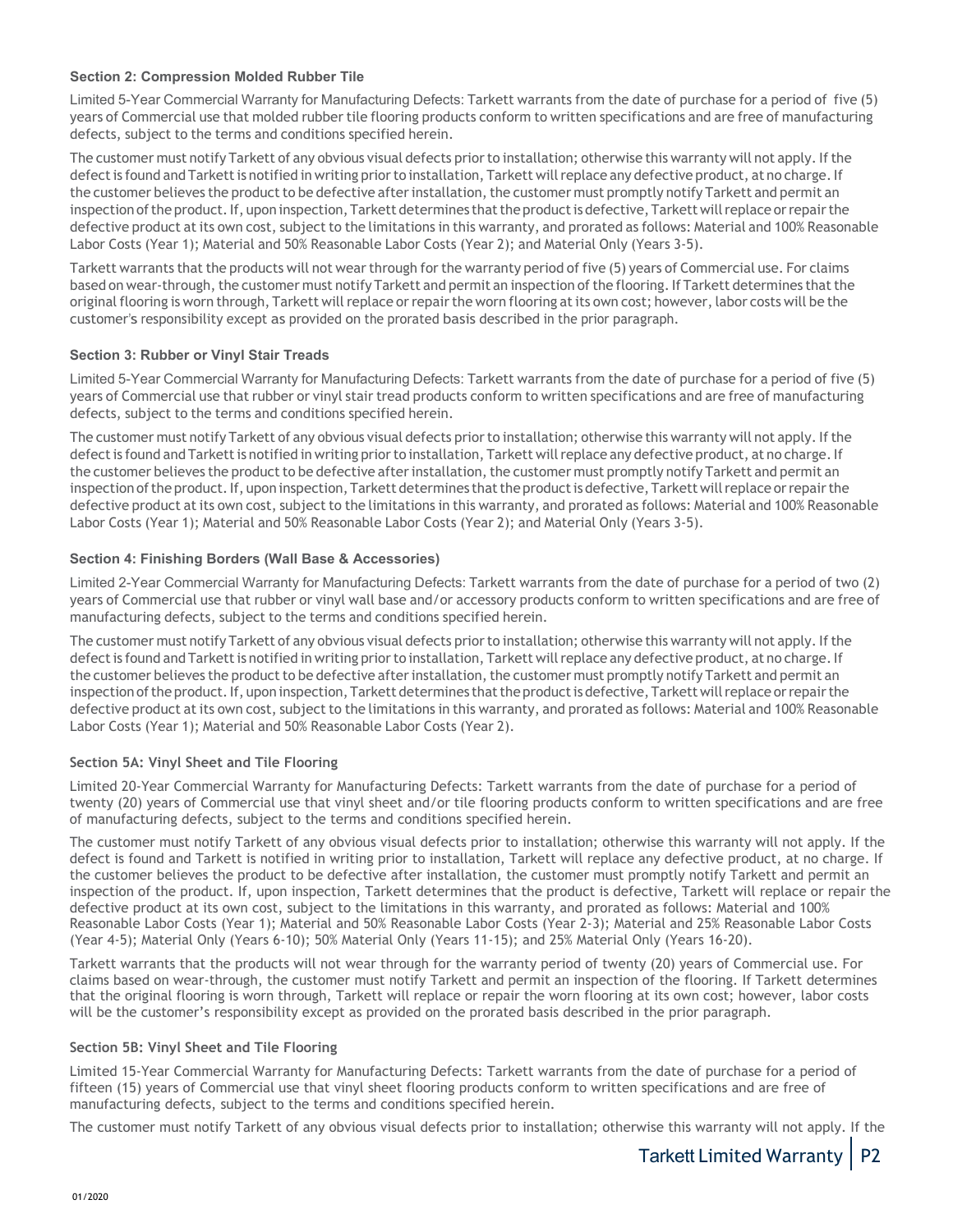defect is found and Tarkett is notified in writing prior to installation, Tarkett will replace any defective product, at no charge. If the customer believes the product to be defective after installation, the customer must promptly notify Tarkett and permit an inspection of the product. If, upon inspection, Tarkett determines that the product is defective, Tarkett will replace or repair the defective product at its own cost, subject to the limitations in this warranty, and prorated as follows: Material and 100% Reasonable Labor Costs (Year 1); Material and 50% Reasonable Labor Costs (Year 2-3); Material Only (Years 4-10); 50% Material Only (Years 11-15).

Tarkett warrants that the products will not wear through for the warranty period of fifteen (15) years of Commercial use. For claims based on wear-through, the customer must notify Tarkett and permit an inspection of the flooring. If Tarkett determines that the original flooring is worn through, Tarkett will replace or repair the worn flooring at its own cost; however, labor costs will be the customer's responsibility except as provided on the prorated basis described in the prior paragraph.

## **Section 5C: Vinyl Sheet and Tile Flooring**

Limited 10-Year Commercial Warranty for Manufacturing Defects: Tarkett warrants from the date of purchase for a period of ten (10) years of Commercial use that vinyl sheet and/or tile flooring products conform to written specifications and are free of manufacturing defects, subject to the terms and conditions specified herein.

The customer must notify Tarkett of any obvious visual defects prior to installation; otherwise this warranty will not apply. If the defect is found and Tarkett is notified in writing prior to installation, Tarkett will replace any defective product, at no charge. If the customer believes the product to be defective after installation, the customer must promptly notify Tarkett and permit an inspection of the product. If, upon inspection, Tarkett determines that the product is defective, Tarkett will replace or repair the defective product at its own cost, subject to the limitations in this warranty, and prorated as follows: Material and 100% Reasonable Labor Costs (Year 1); Material and 50% Reasonable Labor Costs (Year 2-3); and Material Only (Years 4-10).

Tarkett warrants that the products will not wear through for the warranty period of ten (10) years of Commercial use. For claims based on wear-through, the customer must notify Tarkett and permit an inspection of the flooring. If Tarkett determines that the original flooring is worn through, Tarkett will replace or repair the worn flooring at its own cost; however, labor costs will be the customer's responsibility except as provided on the prorated basis described in the prior paragraph.

## **Section 5D: Vinyl Sheet and Tile Flooring**

Limited 5-Year Commercial Warranty for Manufacturing Defects: Tarkett warrants from the date of purchase for a period of five (5) years of Commercial use that vinyl sheet and/or tile flooring products conform to written specifications and are free of manufacturing defects, subject to the terms and conditions specified herein.

The customer must notify Tarkett of any obvious visual defects prior to installation; otherwise this warranty will not apply. If the defect is found and Tarkett is notified in writing prior to installation, Tarkett will replace any defective product, at no charge. If the customer believes the product to be defective after installation, the customer must promptly notify Tarkett and permit an inspection of the product. If, upon inspection, Tarkett determines that the product is defective, Tarkett will replace or repair the defective product at its own cost, subject to the limitations in this warranty, and prorated as follows: Material and 100% Reasonable Labor Costs (Year 1); Material and 50% Reasonable Labor Costs (Year 2-3); and Material Only (Years 4-5).

Tarkett warrants that the products will not wear through for the warranty period of five (5) years of Commercial use. For claims based on wear-through, the customer must notify Tarkett and permit an inspection of the flooring. If Tarkett determines that the original flooring is worn through, Tarkett will replace or repair the worn flooring at its own cost; however, labor costs will be the customer's responsibility except as provided on the prorated basis described in the prior paragraph.

#### **Section 6A: Vinyl Composition Tile and Plank**

Limited 5-Year Commercial Warranty for Manufacturing Defects: Tarkett warrants from the date of purchase for a period of five (5) years of Commercial use that vinyl composition tile and plank flooring products conform to written specifications and are free of manufacturing defects, subject to the terms and conditions specified herein.

The customer must notify Tarkett of any obvious visual defects prior to installation; otherwise this warranty will not apply. If the defect is found and Tarkett is notified in writing prior to installation, Tarkett will replace any defective product, at no charge. If the customer believes the product to be defective after installation, the customer must promptly notify Tarkett and permit an inspection of the product. If, upon inspection, Tarkett determines that the product is defective, Tarkett will replace or repair the defective product at its own cost, subject to the limitations in this warranty, and prorated as follows: Material and 100% Reasonable Labor Costs (Year 1); Material and 50% Reasonable Labor Costs (Year 2); and Material Only (Years 3-5).

Tarkett warrants that the products will not wear through for the warranty period of five (5) years of Commercial use. For claims based on wear-through, the customer must notify Tarkett and permit an inspection of the flooring. If Tarkett determines that the original flooring is worn through, Tarkett will replace or repair the worn flooring at its own cost; however, labor costs will be the customer's responsibility except as provided on the prorated basis described in the prior paragraph.

#### **Section 6B: Vinyl Tile Flooring**

Limited 10-Year Commercial Warranty for Manufacturing Defects: Tarkett warrants from the date of purchase for a period of ten (10) years of Commercial use that vinyl tile flooring products conform to written specifications and are free of manufacturing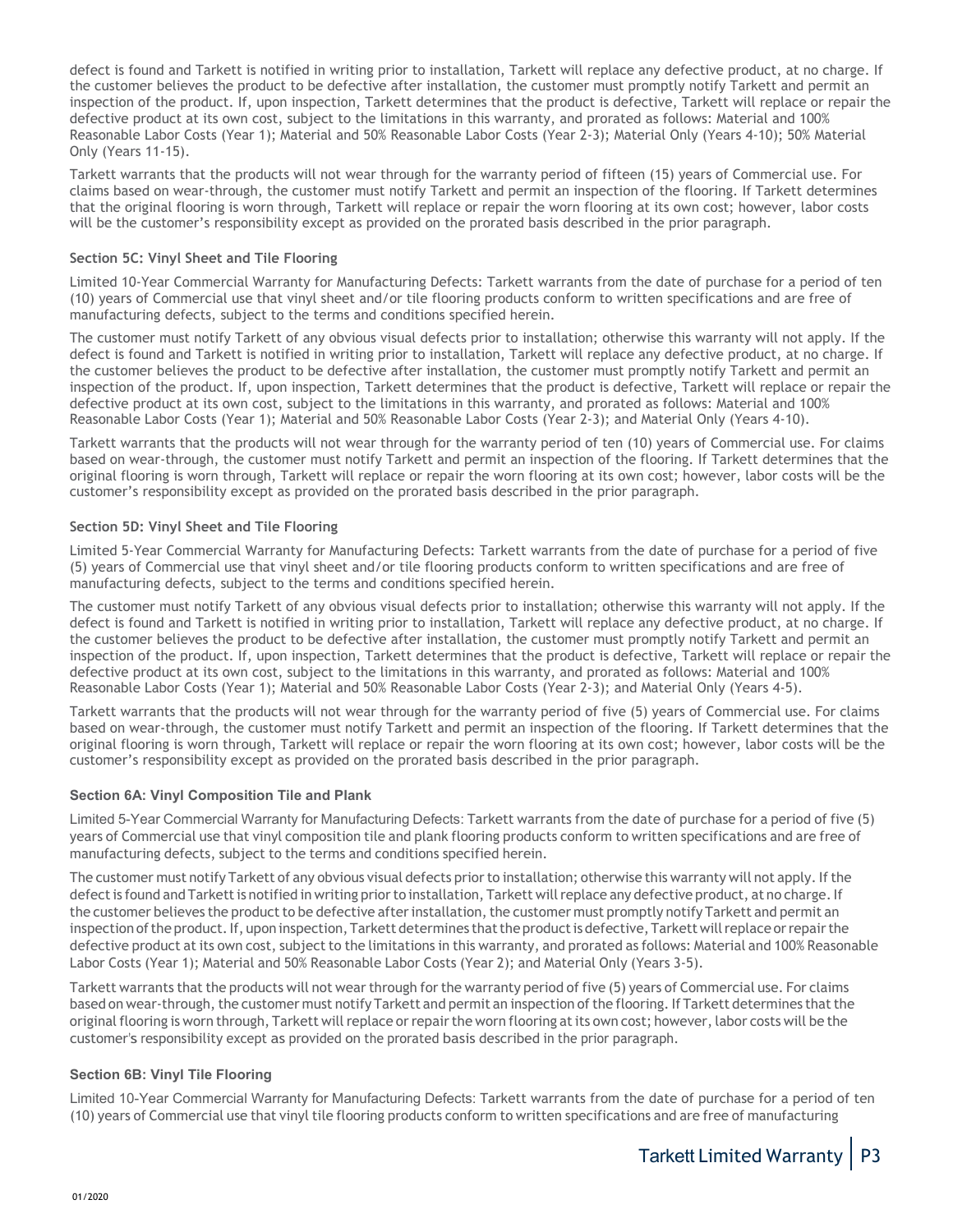defects, subject to the terms and conditions specified herein.

The customer must notify Tarkett of any obvious visual defects prior to installation; otherwise this warranty will not apply. If the defect is found and Tarkett is notified in writing prior to installation, Tarkett will replace any defective product, at no charge. If the customer believes the product to be defective after installation, the customer must promptly notify Tarkett and permit an inspection of the product. If, upon inspection, Tarkett determines that the product is defective, Tarkett will replace or repair the defective product at its own cost, subject to the limitations in this warranty, and prorated as follows: Material and 100% Reasonable Labor Costs (Year 1); Material and 50% Reasonable Labor Costs (Year 2); and Material Only (Years 3-10).

Tarkett warrants that the products will not wear through for the warranty period of ten (10) years of Commercial use. For claims based on wear-through, the customer must notify Tarkett and permit an inspection of the flooring. If Tarkett determines that the original flooring is worn through, Tarkett will replace or repair the worn flooring at its own cost; however, labor costs will be the customer's responsibility except as provided on the prorated basis described in the prior paragraph.

# **Section 7: Linoleum Sheet Flooring**

Limited 10-Year Commercial Warranty for Manufacturing Defects: Tarkett warrants from the date of purchase for a period of ten (10) years of Commercial use that linoleum sheet flooring products conform to written specifications and are free of manufacturing defects, subject to the terms and conditions specified herein.

The customer must notify Tarkett of any obvious visual defects prior to installation; otherwise this warranty will not apply. If the defect is found and Tarkett is notified in writing prior to installation, Tarkett will replace any defective product, at no charge. If the customer believes the product to be defective after installation, the customer must promptly notify Tarkett and permit an inspection of the product. If, upon inspection, Tarkett determines that the product is defective, Tarkett will replace or repair the defective product at its own cost, subject to the limitations in this warranty, and prorated as follows: Material and 100% Reasonable Labor Costs (Year 1); Material and 50% Reasonable Labor Costs (Year 2); and Material Only (Years 3-10).

Tarkett warrants that the products will not wear through for the warranty period of ten (10) years of Commercial use. For claims based on wear-through, the customer must notify Tarkett and permit an inspection of the flooring. If Tarkett determines that the original flooring is worn through, Tarkett will replace or repair the worn flooring at its own cost; however, labor costs will be the customer's responsibility except as provided on the prorated basis described in the prior paragraph.

# **Section 8A: Luxury Tile and Plank**

Limited 10-Year Commercial Warranty for Manufacturing Defects: Tarkett warrants from the date of purchase for a period of ten (10) years of Commercial use that luxury tile and plank flooring products conform to written specifications and are free of manufacturing defects, subject to the terms and conditions specified herein.

The customer must notify Tarkett of any obvious visual defects prior to installation; otherwise this warranty will not apply. If the defect is found and Tarkett is notified in writing prior to installation, Tarkett will replace any defective product, at no charge. If the customer believes the product to be defective after installation, the customer must promptly notify Tarkett and permit an inspection of the product. If, upon inspection, Tarkett determines that the product is defective, Tarkett will replace or repair the defective product at its own cost, subject to the limitations in this warranty, and prorated as follows: Material and 100% Reasonable Labor Costs (Year 1); Material and 50% Reasonable Labor Costs (Year 2); and Material Only (Years 3-10).

Tarkett warrants that the products will not wear through for the warranty period of five (5) years of Commercial use. For claims based on wear-through, the customer must notify Tarkett and permit an inspection of the flooring. If Tarkett determines that the original flooring is worn through, Tarkett will replace or repair the worn flooring at its own cost; however, labor costs will be the customer's responsibility except as provided on the prorated basis described in the prior paragraph.

# **Section 8B: Luxury Tile and Plank**

Limited 20-Year Commercial Warranty for Manufacturing Defects: Tarkett warrants from the date of purchase for a period of twenty (20) years of Commercial use that luxury tile and plank flooring products conform to written specifications and are free of manufacturing defects, subject to the terms and conditions specified herein.

The customer must notify Tarkett of any obvious visual defects prior to installation; otherwise this warranty will not apply. If the defect is found and Tarkett is notified in writing prior to installation, Tarkett will replace any defective product, at no charge. If the customer believes the product to be defective after installation, the customer must promptly notify Tarkett and permit an inspection of the product. If, upon inspection, Tarkett determines that the product is defective, Tarkett will replace or repair the defective product at its own cost, subject to the limitations in this warranty, and prorated as follows: Material and 100% Reasonable Labor Costs (Year 1); Material and 50% Reasonable Labor Costs (Year 2); Material Only (Years 3-10); 50% Material Only (Years 11-15); and 25% Material Only (Years 16-20).

Tarkett warrants that the products will not wear through for the warranty period of five (5) years of Commercial use. For claims based on wear-through, the customer must notify Tarkett and permit an inspection of the flooring. If Tarkett determines that the original flooring is worn through, Tarkett will replace or repair the worn flooring at its own cost; however, labor costs will be the customer's responsibility except as provided on the prorated basis described in the prior paragraph.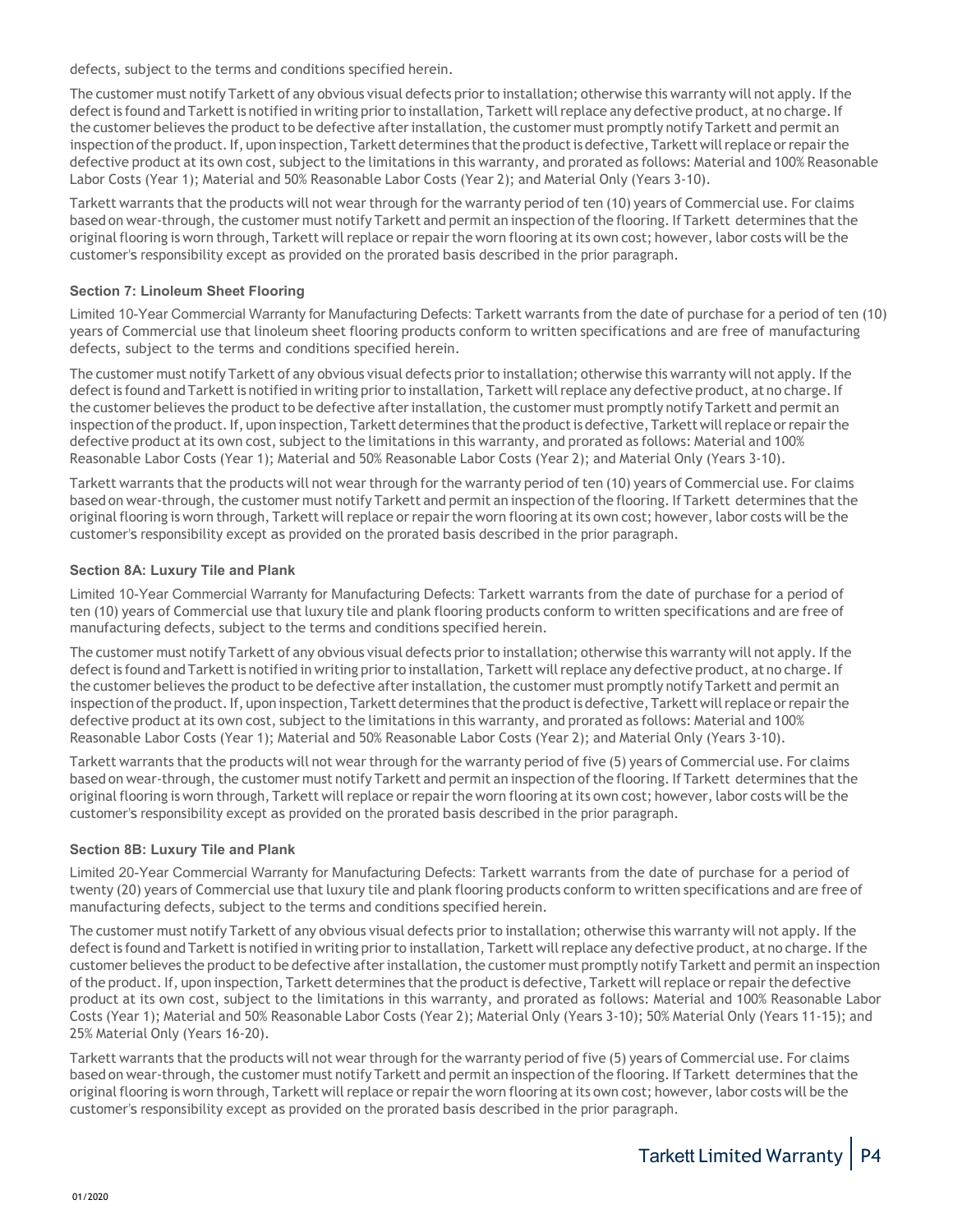## **Section 8C: Luxury Tile and Plank**

Limited 25-Year Commercial Warranty for Manufacturing Defects: Tarkett warrants from the date of purchase for a period of twenty five (25) years of Commercial use that luxury tile and plank flooring products conform to written specifications and are free of manufacturing defects, subject to the terms and conditions specified herein.

The customer must notify Tarkett of any obvious visual defects prior to installation; otherwise this warranty will not apply. If the defect is found and Tarkett is notified in writing prior to installation, Tarkett will replace any defective product, at no charge. If the customer believes the product to be defective after installation, the customer must promptly notify Tarkett and permit an inspection of the product. If, upon inspection, Tarkett determines that the product is defective, Tarkett will replace or repair the defective product at its own cost, subject to the limitations in this warranty, and prorated as follows: Material and 100% Reasonable Labor Costs (Year 1); Material and 50% Reasonable Labor Costs (Year 2); Material Only (Years 3-10); 50% Material Only (Years 11-15); and 25% Material Only (Years 16-25).

Tarkett warrants that the products will not wear through for the warranty period of five (5) years of Commercial use. For claims based on wear-through, the customer must notify Tarkett and permit an inspection of the flooring. If Tarkett determines that the original flooring is worn through, Tarkett will replace or repair the worn flooring at its own cost; however, labor costs will be the customer's responsibility except as provided on the prorated basis described in the prior paragraph.

## **Section 9: Luxury Tile and Plank (Light Commercial)**

Light Commercial Warranty for Manufacturing Defects: Tarkett warrants from the date of purchase for a period of ten (10) years of Light Commercial use that luxury tile and plank flooring products conform to written specifications and are free of manufacturing defects, subject to the terms and conditions specified herein. Light Commercial applications are defined as foot-traffic only (no rolling loads).

The customer must notify Tarkett of any obvious visual defects prior to installation; otherwise this warranty will not apply. If the defect is found and Tarkett is notified in writing prior to installation, Tarkett will replace any defective product, at no charge. If the customer believes the product to be defective after installation, the customer must promptly notify Tarkett and permit an inspection of the product. If, upon inspection, Tarkett determines that the product is defective, Tarkett will replace or repair the defective product at its own cost, subject to the limitations in this warranty, and prorated as follows: Material and 100% Reasonable Labor Costs (Year 1); Material and 50% Reasonable Labor Costs (Year 2); Material Only (Years 3-5); and 50% Material Only (Years 6-10).

Tarkett warrants that the products will not wear through for the warranty period of ten (10) years of Light Commercial use. For claims based on wear- through, the customer must notify Tarkett and permit an inspection of the flooring. If Tarkett determines that the original flooring is worn through, Tarkett will replace or repair the worn flooring at its own cost; however, labor costs will be the customer's responsibility except as provided on the prorated basis described in the prior paragraph.

#### **Section 10: Underlayment**

Limited 10-Year Light Commercial Warranty for Manufacturing Defects: Tarkett warrants from the date of purchase for a period of ten (10) years of Light Commercial use of SureStart™ underlayment with approved Tarkett LVT products, subject to subfloors being prepared & meeting Tarkett Installation Instruction guidelines and subject to the terms and conditions specified herein.

The customer must notify Tarkett of any obvious visual defects or concerns prior to install; otherwise this warranty will not apply.

If the defect is found and Tarkett is notified in writing prior to installation, Tarkett will replace any defective product, at no charge. If the customer believes the product to be defective after installation, the customer must promptly notify Tarkett and permit an inspection of the product. If, upon inspection, Tarkett determines that the product is defective, Tarkett will replace or repair the defective product at its own cost, subject to the limitations in this warranty, and prorated as follows: Material and 100% Reasonable Labor Costs (Year 1); Material and 50% Reasonable Labor Costs (Year 2); and Material Only (Years 3-10).

#### **All Tarkett Commercial Products:**

This Limited Warranty applies only for products installed, used and maintained according to the written recommendations and specifications provided at the time of material purchase.

#### Warranty Claim Procedure

To be eligible for replacement under this warranty, the customer must file a claim by giving Tarkett written notice of the defect. This notice must be filed immediately, but in no event more than 10 days following discovery of the defect. Notice shall be given to Tarkett at its corporate address of 30000 Aurora Road, Solon, Ohio 44139. Phone: (800) 899-8916; Fax: (440) 543-5774.

If defective product has been discontinued or is otherwise unavailable, Tarkett reserves the right to select and supply the customer with Tarkett replacement flooring, similar in quality and quantity to the material claimed to be defective.